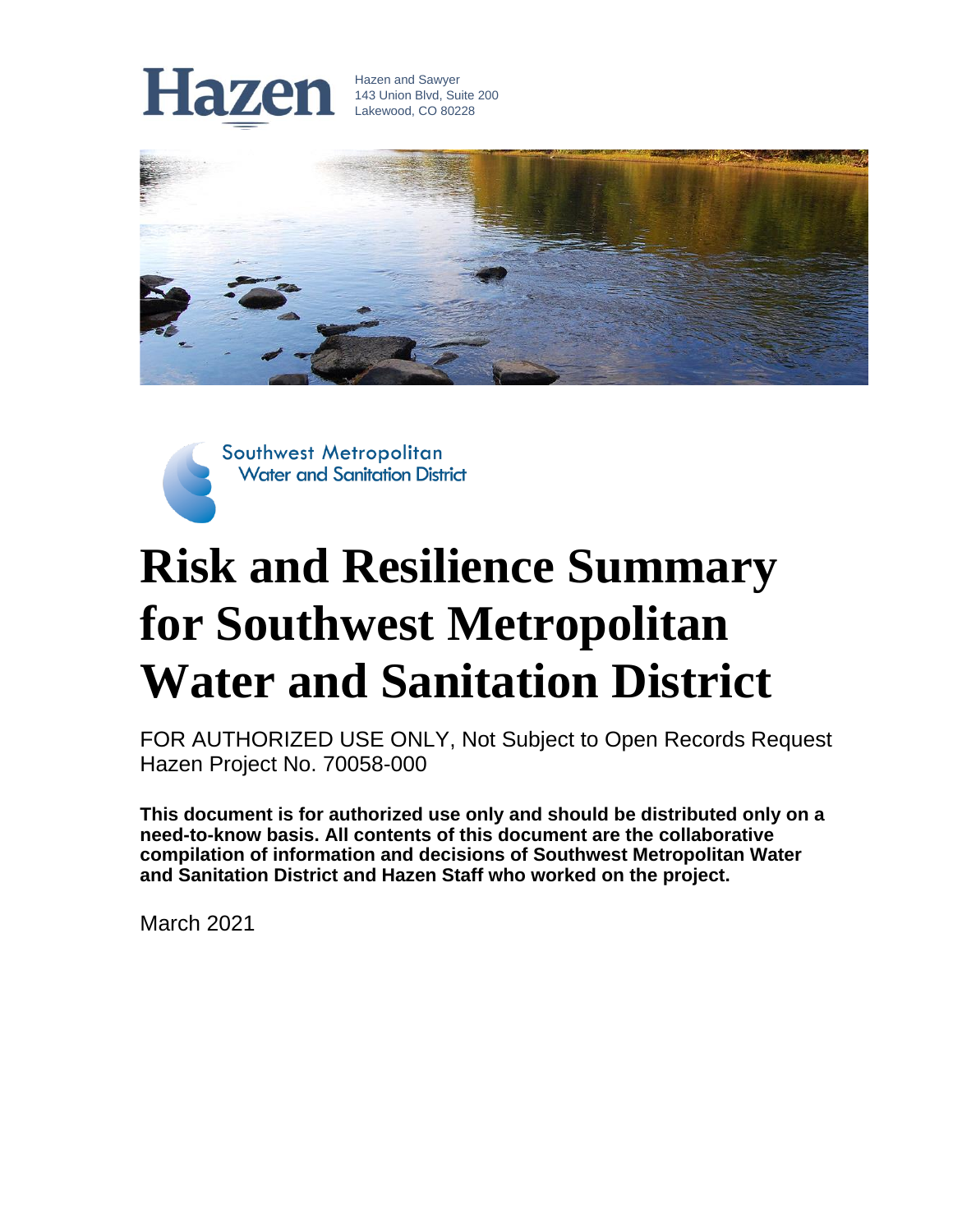## **Key to Table Headers**

**Table 1:**

- **Countermeasure** refers to activities or infrastructure that can help reduce risk
- **Potential Order of Magnitude Costs** refer to approximate values of potential countermeasures and were used only for relative comparison and not for budgeting purposes
- **Annual Risk Reduction** refers to the change in risk once a countermeasure has been put in place. Typically, countermeasures reduce vulnerability and sometimes they reduce magnitude of impact
- **Benefit:Cost Ratio** is the "Annual Risk Reduction" multiplied over a 20 year horizon (5 year for cybersecurity) divided by the "Potential Order of Magnitude Cost"

## **Table 2:**

**Threat-Asset Index** is simply the number used to identify a given "Threat-Asset Pair"

- **Asset** refers to the specific asset or group of assets where the risk may occur
- **Threat** refers to the specific act or event that could negatively impact the asset and the utility's mission to deliver water
- **Consequence (C)** is the value, in dollars, of the impact of a given threat should it occur. This includes loss of life, injury, lost revenue, legal fees, repair costs, staff overtime, etc.
- **Vulnerability (V)** refers to how prepared the utility is to handle a given emergency situation, with "1" being not at all prepared and "0" indicating fully prepared with no known vulnerability
- **Threat Likelihood (T)** is the probability (from 0 to 1, similar to 0% to 100%) that an event may occur in the utility's service area
- **Annualized Risk** is the product of consequence times vulnerability times threat likelihood (Risk  $=$  $CxVxT$ ). In other words, this is the monetary value of any given risk for any given year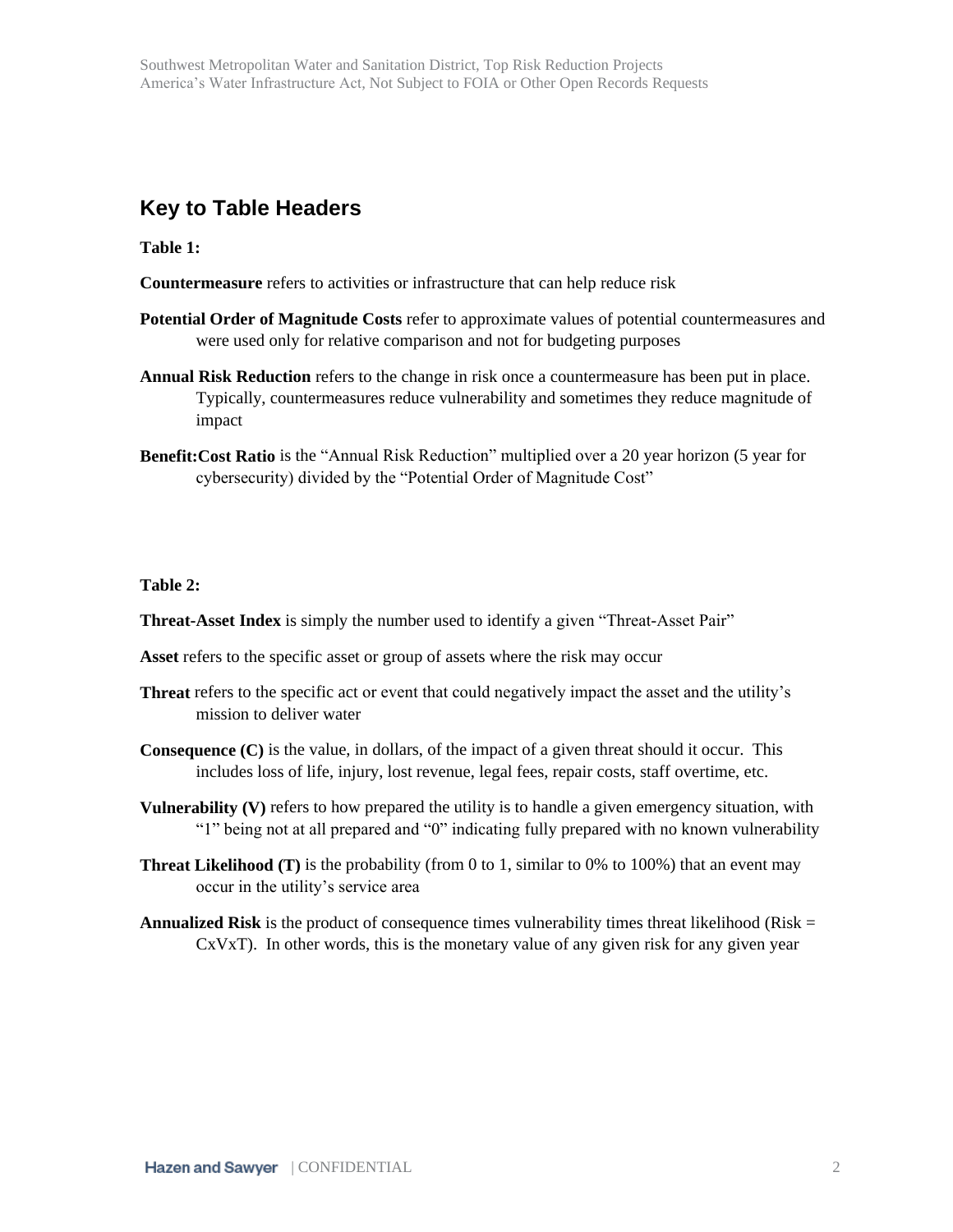| <b>Countermeasure</b><br><b>Title</b>                                                | <b>Countermeasure Description</b>                                                                                                                                                                                                                                                                                                                                                                                                                      | <b>Potential Order</b><br>of Magnitude<br><b>Cost</b> | <b>Annual Risk</b><br><b>Reduction</b> | <b>Benefit:</b><br><b>Cost</b><br><b>Ratio</b> |
|--------------------------------------------------------------------------------------|--------------------------------------------------------------------------------------------------------------------------------------------------------------------------------------------------------------------------------------------------------------------------------------------------------------------------------------------------------------------------------------------------------------------------------------------------------|-------------------------------------------------------|----------------------------------------|------------------------------------------------|
| 1. Physical Security<br>Enhancements at<br>Hogback Pump<br>Station                   | Install cameras and exterior motion sensors<br>at Hogback Pump Station to detect and<br>respond more quickly to potential intruders.                                                                                                                                                                                                                                                                                                                   | \$10,000                                              | \$28,000                               | 55.3                                           |
| 2. Fire Mitigation<br>Landscaping at the<br>Hogback Pump<br>Station                  | Implement landscaping to mitigate fire<br>impacts at the Hogback Pump Station.                                                                                                                                                                                                                                                                                                                                                                         | \$10,000                                              | \$63,000                               | 41.8                                           |
| 3. Installation of<br>Manhole Smart<br>Covers                                        | Install manhole smart covers throughout<br>system to detect and respond more quickly<br>to sewer system backups.                                                                                                                                                                                                                                                                                                                                       | \$250,000                                             | \$250,000                              | 20.1                                           |
| 4. Contractor<br>Generator Fuel<br>Supply Redundancy                                 | Find a backup fuel vendor or consider<br>installing additional storage tank on-site.                                                                                                                                                                                                                                                                                                                                                                   | \$100,000                                             | \$97,000                               | 19.4                                           |
| 5. Condition<br>Assessments on<br><b>Critical System</b><br>Assets                   | Conduct a condition assessment on critical<br>mains and critical valves to identify areas of<br>the distribution system for work order or CIP<br>planning prioritization.                                                                                                                                                                                                                                                                              | \$250,000                                             | \$180,000                              | 14.8                                           |
| 6. Cybersecurity<br>Enhancements                                                     | Consult with Special District Association -<br>offers cyber protection services. Continue<br>training employees on cyber security risks<br>and best practices. During a cyber-attack,<br>disconnect from network connectivity to<br>mitigate system intrusion. Perform cloud<br>backups (makes recovery quicker).<br>[Additional Priority 1 Controls identified in<br>the Cybersecurity Assessment Tool should<br>be implemented as soon as possible]. | \$10,000                                              | \$5,200                                | 10.4                                           |
| 7. Maintenance of<br><b>Utility Financial</b><br>Health                              | Continue to increase to annual fee.<br>Investigate other revenue sources. Annual<br>evaluation of customer base to ensure<br>service population remains stable.                                                                                                                                                                                                                                                                                        | \$10,000                                              | \$3,000                                | 6.0                                            |
| 8. Physical Security<br>Enhancements at<br><b>District Office</b><br><b>Building</b> | Install cameras, implement key cards,<br>always lock front door (buzz people in after<br>identification) at District Office Building.<br>Store employee files in cloud-based system.                                                                                                                                                                                                                                                                   | \$10,000                                              | \$3,000                                | 6.0                                            |
| 9. Cloud-Based<br><b>SCADA Data</b><br>Implementation                                | Load all SCADA data into cloud-based<br>system to prevent the permanent loss of<br>data due to physical damage of the system.                                                                                                                                                                                                                                                                                                                          | \$100,000                                             | \$29,000                               | 5.7                                            |
| 10. Backflow<br><b>Prevention Program</b>                                            | Implement backflow prevention for single-<br>family residences (Denver Water's<br>responsibility).                                                                                                                                                                                                                                                                                                                                                     | \$100,000                                             | \$27,000                               | 5.4                                            |
| 11. Maintenance of<br><b>Critical Knowledge</b>                                      | Implement an annual exercise of existing<br>cross-training procedures to prevent the loss<br>of critical knowledge among employees.                                                                                                                                                                                                                                                                                                                    | \$1,000                                               | \$190                                  | 3.8                                            |
| 12. Potential<br>Installation of<br>Backup Water Feed                                | Conduct hydraulic analysis and fireflow<br>testing. Consider the installation a backup<br>feed at the Hogback Pump Station and/or<br>collaborate on mitigation efforts with Denver                                                                                                                                                                                                                                                                     | \$1,000,000                                           | \$56,000                               | 1.1                                            |

**Table 1: List of Identified Risk Reduction Activities**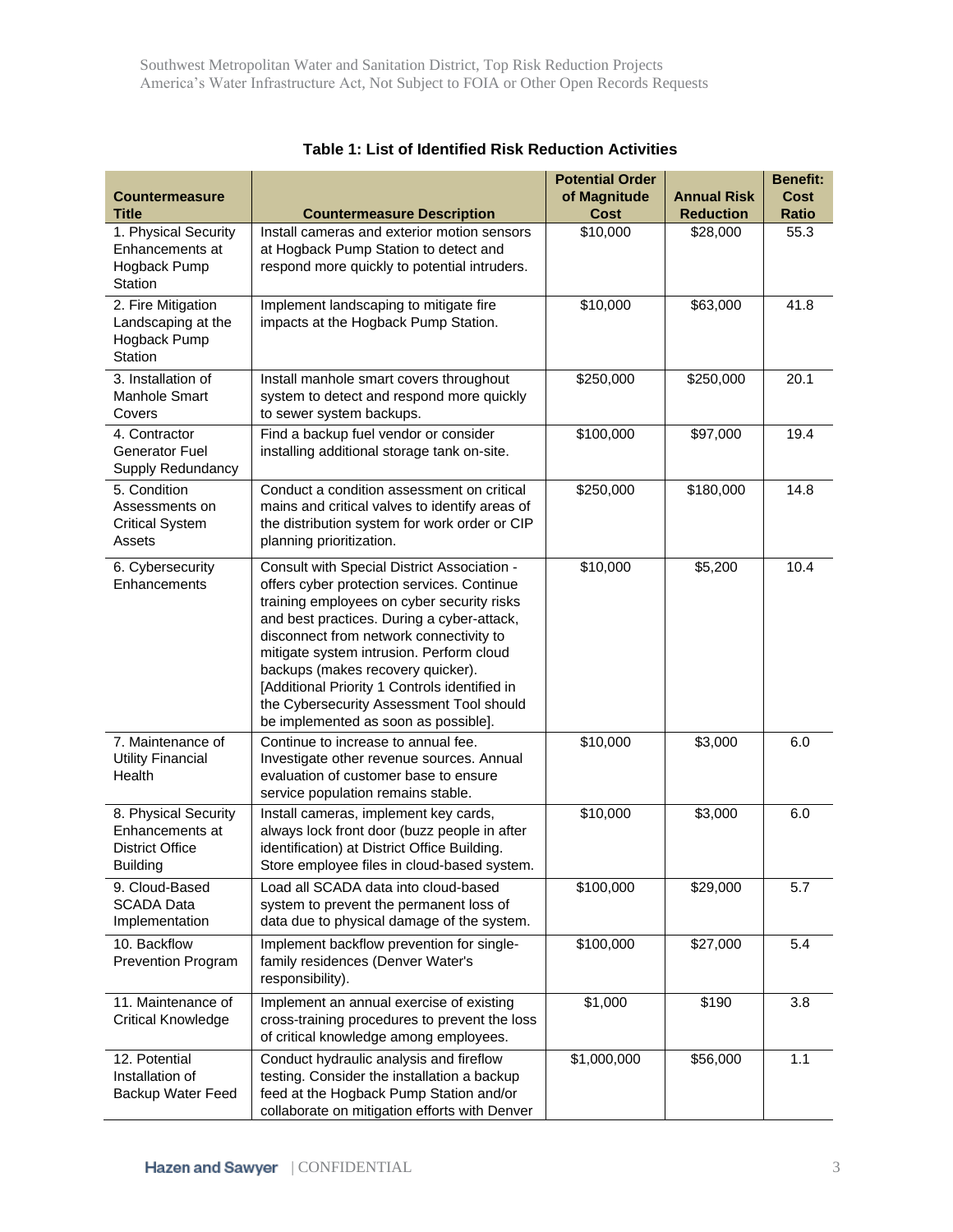Southwest Metropolitan Water and Sanitation District, Top Risk Reduction Projects America's Water Infrastructure Act, Not Subject to FOIA or Other Open Records Requests

| <b>Countermeasure</b><br><b>Title</b>                          | <b>Countermeasure Description</b>                                                                                                                                                                               | <b>Potential Order</b><br>of Magnitude<br><b>Cost</b> | <b>Annual Risk</b><br><b>Reduction</b> | <b>Benefit:</b><br><b>Cost</b><br><b>Ratio</b> |
|----------------------------------------------------------------|-----------------------------------------------------------------------------------------------------------------------------------------------------------------------------------------------------------------|-------------------------------------------------------|----------------------------------------|------------------------------------------------|
| Line at the Hogback<br><b>Pump Station</b>                     | Water to prevent a failure to provide<br>adequate fire flow in the distribution system.                                                                                                                         |                                                       |                                        |                                                |
| 13. Floodplain<br>Analysis on Critical<br><b>System Assets</b> | Conduct a floodplain analysis on critical<br>system assets to determine inundation<br>areas and to improve planning and<br>preparation of resources for a flood event.                                          | \$100,000                                             | \$4,900                                | 1.0                                            |
| 14. Physical Security<br>Improvements at<br>Fire Hydrants      | Apply locks to fire hydrants to prevent the<br>theft of water.                                                                                                                                                  | \$100,000                                             | \$4,500                                | < 1                                            |
| 15. Increase Backup<br>Power for SCADA<br>System               | Install more batteries or batteries with<br>increased storage capacity. Install a<br>generator on-site at District Office building<br>for backup power during a power outage.                                   | \$100,000                                             | \$3,500                                | $<$ 1                                          |
| 16. Water Main<br><b>Flood Erosion</b><br>Analysis             | Conduct a full-scale water main flood<br>erosion analysis of each crossing to<br>determine risk.                                                                                                                | \$100,000                                             | \$1,170                                | $\leq 1$                                       |
| 17. Hydraulic Model<br>Evaluations in<br>Sedaru*               | Increase the number of evaluations in<br>Sedaru (work order tracking and CIPP<br>planning) package to prevent a failure to<br>replace pipelines at the mandated<br>replacement rate per contractual obligation. | \$10,000                                              | $\sqrt{3}$                             | $<$ 1                                          |
| 18. Distribution<br>System<br>Maintenance                      | Continue conducting training and having<br>contractors follow Denver Water protocols<br>for distribution system maintenance.                                                                                    | \$10,000                                              | <b>NA</b>                              | <b>NA</b>                                      |
| 19. Employee Safety<br>Program Training                        | Continually review and communicate safety<br>program with staff (e.g., field safety,<br>following pandemic illness guidelines) to aid<br>in the prevention of serious injuries and/or<br>fatalities.            | \$10,000                                              | <b>NA</b>                              | <b>NA</b>                                      |
| 20. CMOM Program                                               | Continue routine cleaning and inspection<br>program to prevent sewer system backups.                                                                                                                            | \$100,000                                             | <b>NA</b>                              | <b>NA</b>                                      |
| 21. Physical Security<br>at Manholes                           | Continue to keep manhole covers locked to<br>prevent malevolent acts such as intentional<br>blockage of sewer mains.                                                                                            | \$0                                                   | <b>NA</b>                              | <b>NA</b>                                      |

\*17. Note that a specific cybersecurity risk was identified with the use of the Silverlight add-in used to view the hydraulic model in Sedaru. The District may wish to evaluate the option of upgrades or alternative packages that do not rely on Silverlight due to know security risks with that add-in and the upcoming end of support from Microsoft on October 12, 2021.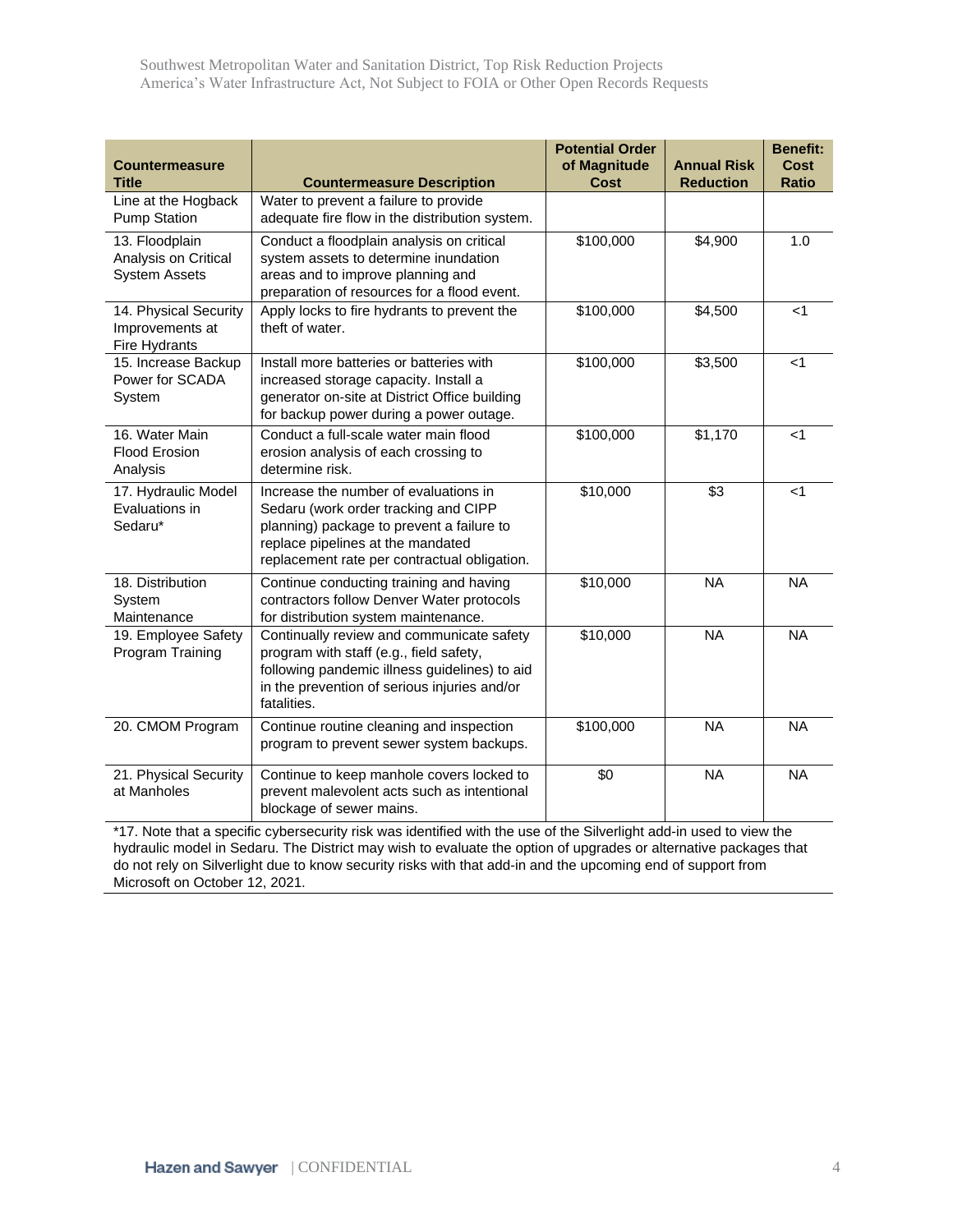| Threat-<br><b>Asset Index</b> | <b>Asset</b>                | <b>Threat</b>                                                                                                                                                                                                     | C      | $\mathbf{V}$ | T    | <b>Annualized Risk</b> |
|-------------------------------|-----------------------------|-------------------------------------------------------------------------------------------------------------------------------------------------------------------------------------------------------------------|--------|--------------|------|------------------------|
| 40                            | Sewer mains                 | Other district backup creates spill conditions or backup<br>in SMWSD system.                                                                                                                                      | \$2.8M | 0.53         | 0.3  | \$440,000              |
| 14                            | Hogback Pump<br>Station     | Contractor unable to meet generator diesel fuel<br>requirement during an emergency. Critical concern.<br>Could result in widespread impacts.                                                                      | \$870k | 1.00         | 0.3  | \$260,000              |
| 3                             | Finished water<br>pipelines | Main break due to aging infrastructure which results in<br>the inability to deliver water to critical facilities and<br>portions of the distribution system.                                                      | \$490k | 0.43         | 0.9  | \$190,000              |
| 26                            | Fire hydrants               | Failure to provide adequate fire flow. Critical concern.<br>Could result in widespread impacts.                                                                                                                   | \$490k | 0.81         | 0.3  | \$120,000              |
| 9                             | Hogback Pump<br>Station     | "T2 - Tornado - Fujita 2 - Tornado with estimated winds<br>111 to 135 mph". High winds damage pump station and<br>impact the delivery of water to critical facilities and<br>portions of the distribution system. | \$870k | 0.81         | 0.1  | \$70,000               |
| 10                            | Hogback Pump<br>Station     | Wildfire prevents access to and/or damages pump<br>station and impacts the delivery of water to critical<br>facilities and portions of the distribution system.                                                   | \$550k | 0.81         | 0.1  | \$45,000               |
| 16                            | <b>SCADA</b> system         | Fire occurs in SCADA room (e.g., faulty battery) which<br>results in a permanent loss of data.                                                                                                                    | \$570k | 0.53         | 0.1  | \$30,000               |
| 13                            | Hogback Pump<br>Station     | Intentional damage to pump station by malevolent<br>actor, which results in a disruption of service to critical<br>portions of the distribution system.                                                           | \$870k | 0.30         | 0.1  | \$26,000               |
| $\overline{1}$                | Finished water<br>pipelines | Backflow contamination of home irrigation systems in<br>distribution system which results in health advisories or<br>illness.                                                                                     | \$490k | 0.50         | 0.1  | \$24,000               |
| 36                            | Utility financial<br>health | Reliance on earned interest from reserves causes<br>cashflow shortfall when interest rates drop to historic<br>low. Existing fees insufficient to cover costs, so utility<br>dips into reserve funds.             | \$100k | 0.72         | 0.3  | \$22,000               |
| 5                             | All valves                  | Critical valve break due to aging infrastructure which<br>results in the inability to deliver water to critical facilities<br>and portions of the distribution system.                                            | \$470k | 0.43         | 0.1  | \$20,000               |
| 44                            | Finished water<br>pipelines | Improper water main repair leads to contamination of<br>finished water.                                                                                                                                           | \$600k | 0.50         | 0.05 | \$15,000               |

## **Table 2: List of Top Threat-Asset Pairs and Risk Calculations**